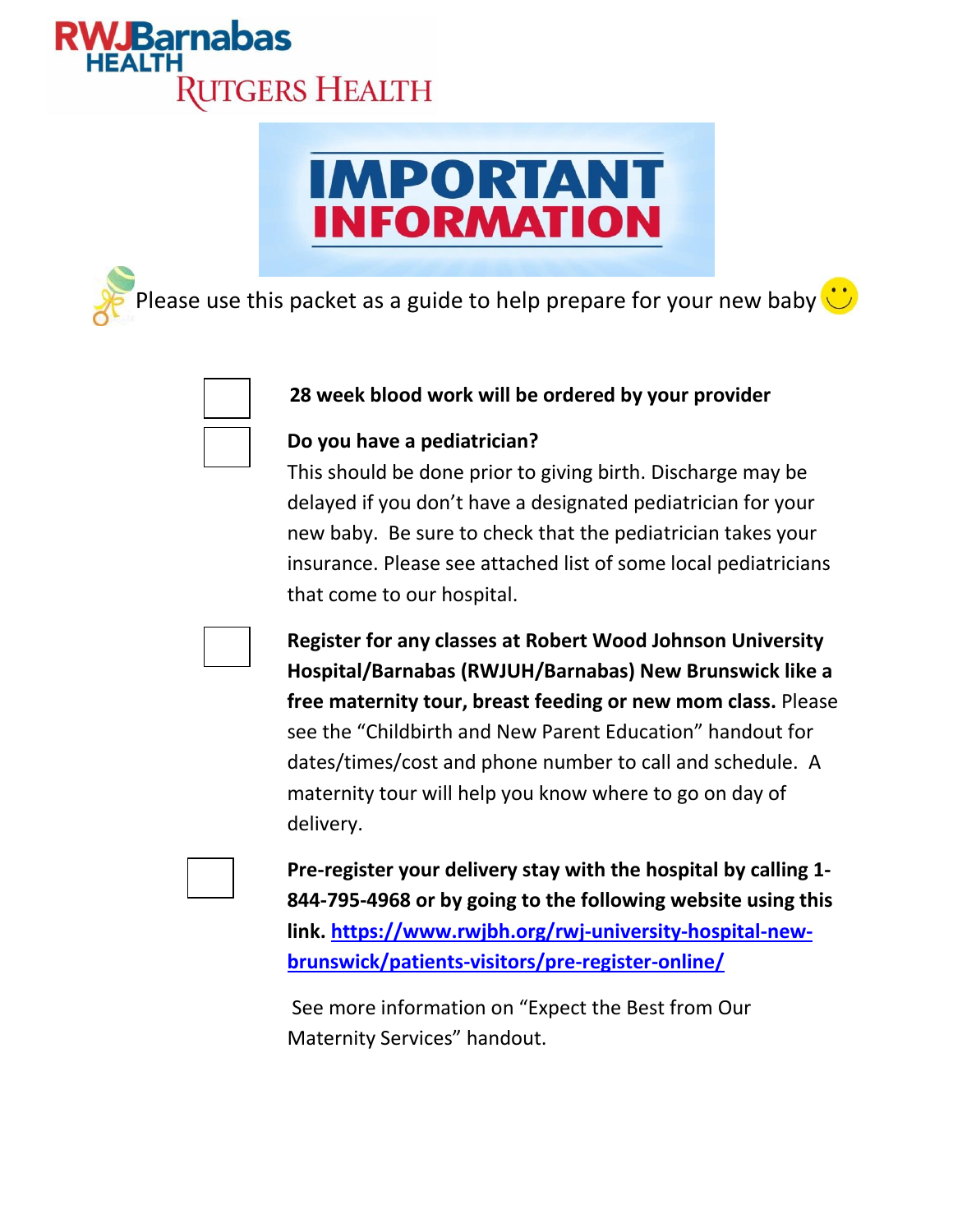# **JBarnabas RUTGERS HEALTH**

**Do you know where to go at RWJUH when it's time to deliver?** See last page for information regarding where to go to deliver.



**Scheduling for your follow up postpartum appointment.** If you have a c-section, you need an appointment 1 week and 6 weeks after delivery. If you give birth vaginally, you need an appointment 6 weeks after delivery, unless instructed differently by your doctor. After you give birth, please call 732-235-6600 to schedule your appointment, if not already scheduled.

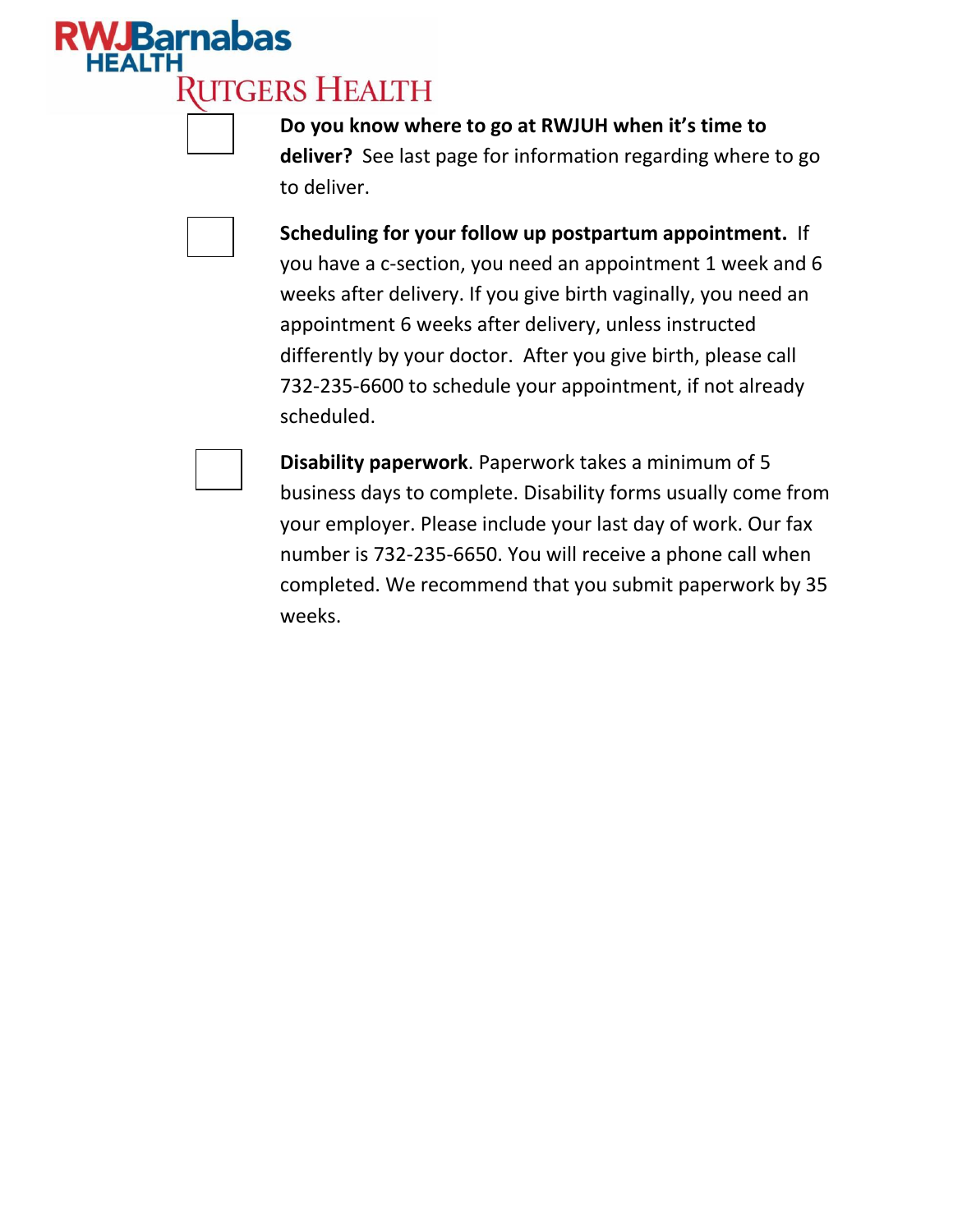## **WJBarnabas RUTGERS HEALTH**

### **For any questions**:

WORK DAYS: Our office is open Monday-Friday 8:30 am – 4:30 pm, for any questions during this time period, please call 732-235-6143 to speak with our nurses.

NIGHTS/WEEKENDS: Please call 732-235-6600 and follow the prompts for the doctor on call if you have any of the below symptoms after office hours **or** if you cannot reach a nurse during office hours and have an emergency.

## **IF YOU ARE EXPERIENCING ANY OF THE FOLLOWING:**

- vaginal bleeding
- gush of vaginal fluid
- contractions every 5-6 minutes for an hour
- unable to feel the baby move as usual

**Please call** the office immediately as per directions above.